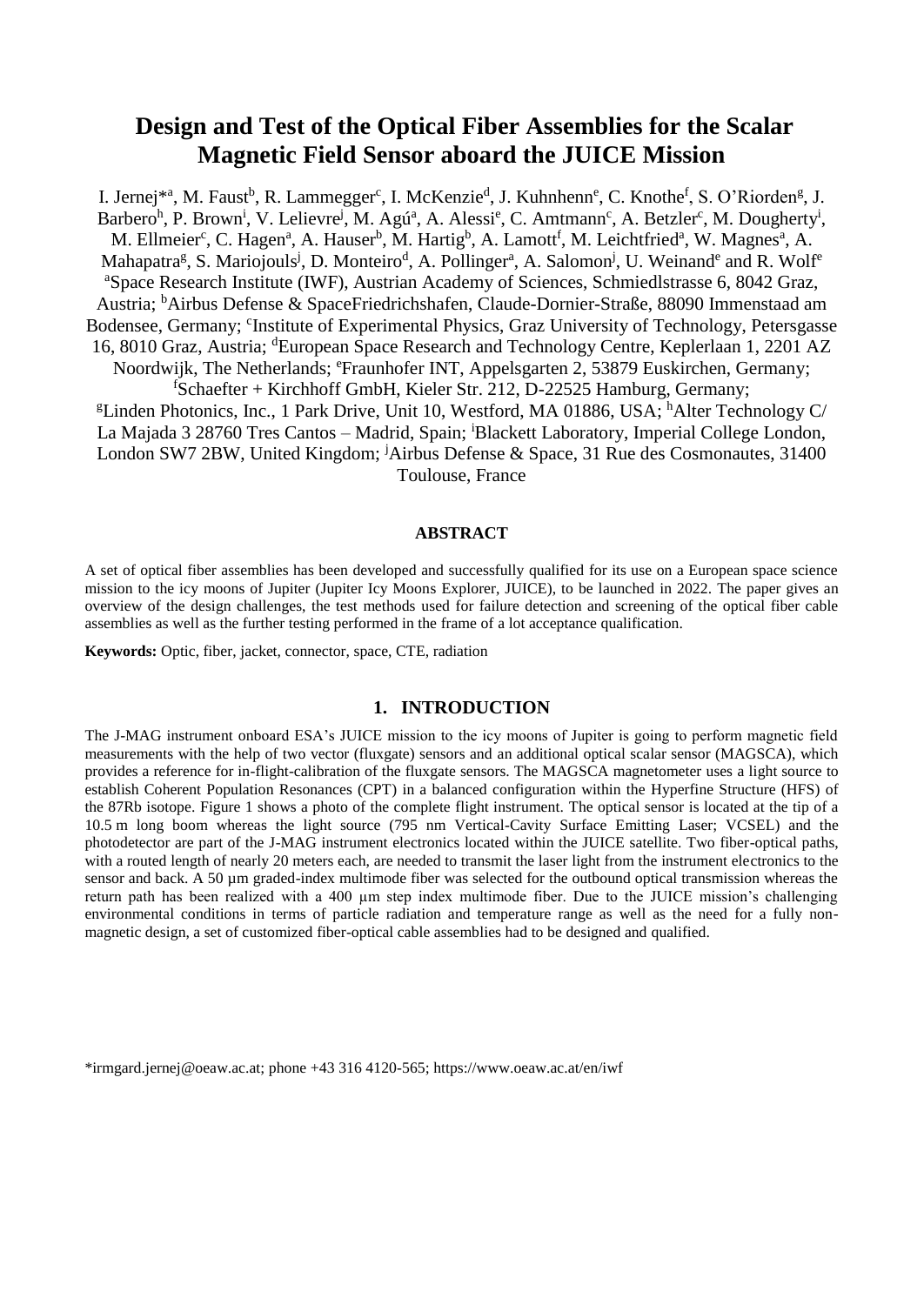

<span id="page-1-0"></span>Figure 1. Flight unit of the JUICE J-MAG scalar magnetometer: Electronics with laser unit (left), optical fiber assemblies (middle) and sensor (right) (Andreas Pollinger/IWF/OEAW, [MAGSCA flight model,](https://commons.wikimedia.org/wiki/File:MAGSCA_flight_model.jpg) [CC BY 4.0\)](https://creativecommons.org/licenses/by/4.0/legalcode)

## **2. OPTICAL FIBER ASSEMBLY DESIGN SPECIFICATION**

In the beginning of the JUICE project, the environmental specifications for the satellite's external optical harness along the magnetometer boom did include quite some margin for various uncertainties. These specifications have been updated later on after refined analysis and testing throughout the project[. Table 1](#page-1-1) shows the final specification of the optical fiber assemblies.

<span id="page-1-1"></span>

| <b>Optical fiber specification</b>                       |                                      |
|----------------------------------------------------------|--------------------------------------|
| Type of outgoing fiber (laser $\rightarrow$ sensor)      | 50 µm Graded Index Multimode Fiber   |
| Type of incoming fiber (sensor $\rightarrow$ photodiode) | 400 µm Step Index Multimode Fiber    |
| Length of optical path per fiber type                    | $\sim$ 20 m                          |
| <b>Optical signal to be transmitted</b>                  |                                      |
| Wave length of transmitted light in vacuum               | 795 nm                               |
| Optical power of transmitted light                       | $<$ 250 $\mu$ W                      |
| Bandwidth length product                                 | $>$ 200 MHz*km                       |
| <b>Magnetic properties</b>                               |                                      |
| Remanent flux density @ 2 cm distance                    | $<$ 50 pT (practically non-magnetic) |
| Outgassing                                               |                                      |

Table 1. Final specifications of the optical fiber assemblies for the JUICE J-MAG scalar magnetometer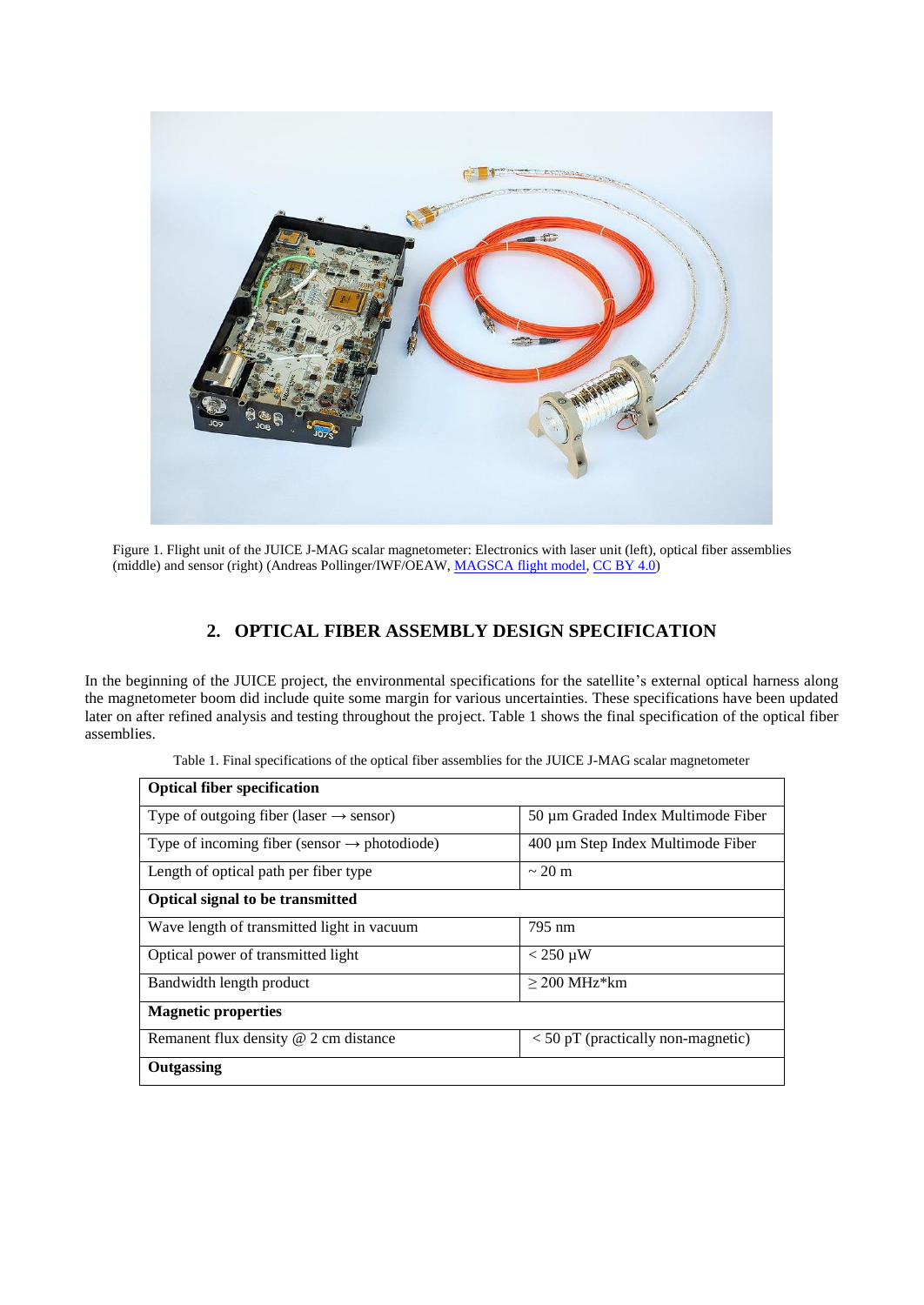| Recovered Mass Loss (RML) or Total Mass Loss (TML) | < 1.0 %                                                                               |
|----------------------------------------------------|---------------------------------------------------------------------------------------|
| Collected Volatile Condensable Material (CVCM)     | < 0.1 %                                                                               |
| <b>Environmental conditions</b>                    |                                                                                       |
| Optical fiber assembly temperature range           | $-190^{\circ}$ C to $+120^{\circ}$ C                                                  |
| Optical connectors temperature range               | $-160^{\circ}$ C to $+100^{\circ}$ C                                                  |
| Total Ionizing Dose (TID)                          | 10 Mrad                                                                               |
| Vibration $+$ Shock                                | Compatible with JUICE magnetometer<br>boom vibration and shock loads (see<br>Table 2) |

The environmental conditions were specified by Airbus Defense and Space [1], who carried the overall responsibility for the optical fiber assembly development for the J-MAG instrument on board of the JUICE mission. The optical specifications and magnetic properties were defined to the needs of the J-MAG scalar magnetometer by the instrument teams at the Institute of Experimental Physics of the Graz University of Technology (TUG), and the Space Research Institute (IWF) of the Austrian Academy of Sciences, Graz, Austria [2]. The whole design and qualification process was supported and guided by expertise from the European Space Agency (ESA).

### **3. DESIGN CHALLENGES**

#### **3.1 Fiber and fiber coating**

High radiation tolerance at low temperatures was the main selection criterion for the optical fiber, availability was a second challenge. After literature studies (e.g., [3][14][23]) and discussions with several fiber manufacturers, pure silica fibers with fluorine doped core were selected for the graded index multimode fiber and high OH-core silica fibers with fluorine doped cladding for the step index multimode fiber. As the upper temperature requirement at the time of optical fiber selection was +200°C, the choice of coating materials was limited as well. The usage of high temperature acrylate is restricted to +150°C, so only polyimide or metal coatings (Al or Au) remained. Silicone coating was excluded for its higher outgassing properties.

Finally, two 50 µm fiber types and three 400 µm fiber types from five different manufacturers were chosen for first Total Ionizing Dose (TID) radiation tests at cryogenic temperatures and different dose rates (see Section [6.2\)](#page-12-0). From the results of this first test campaign, the two final flight fibers got selected: a 50 µm fiber from Fibercore (GIMMSC(50/125)P) and a 400 µm fiber from Molex/Polymicro (FVP400440480). Additional radiation tests were performed with the selected fibers to further evaluate the dose rate dependency of the Radiation Induced Attenuation (RIA) as well as photo bleaching effects.

#### **3.2 Fiber jacket**

Meeting the above specifications is a major challenge for the production of a suitable fiber jacket. A jacket setup from GORE (as shown in [Figure 2\)](#page-3-0) - successfully deployed within a low Earth orbit mission [4][5] - was considered to be not suited for fiber optic assemblies in a thermal range as required for JUICE.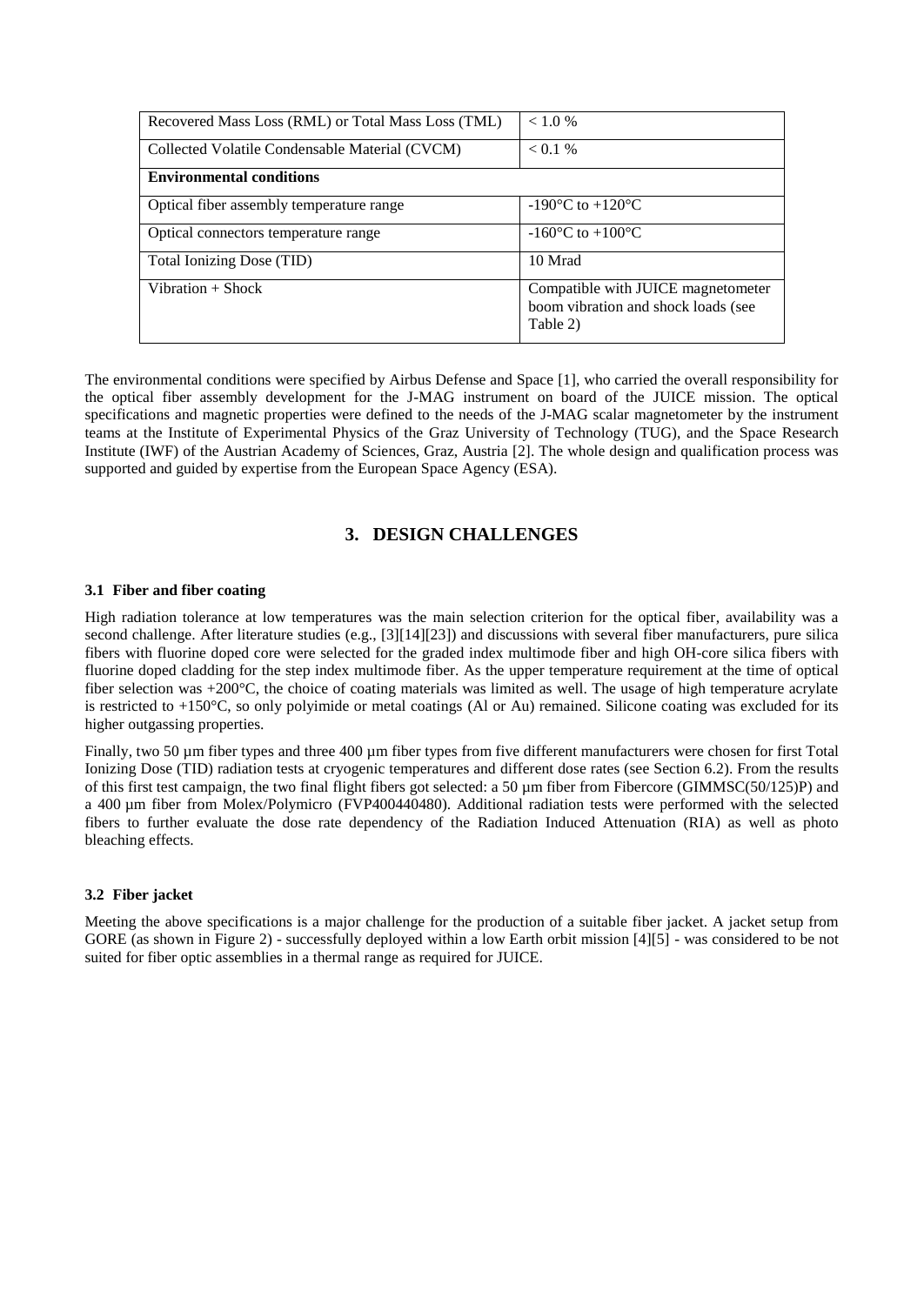

- 1. Optical Fibre: 400  $\mu$ m/440  $\mu$ m/625  $\mu$ m (core/cladding/coating)
- 2. Buffer: ePTFE
- 3. Sheath: PEEK
- 4. Braided Strain Relief: Kevlar
- 5. Jacket: FEP

<span id="page-3-0"></span>Figure 2. The Gore GSC-13-84815-00 fiber optic multimode step-index cable [6] as used by IWF and TUG for the optical scalar magnetometer onboard a low Earth orbit space science mission [4]

Especially the large difference in the Coefficient of Thermal Expansion (CTE) between the optical fiber itself (made of fused silica; CTE is in the order of 0.5 ppm/K [7]) and the two stiffer jacket layers (made of Polyether Ether Ketone (PEEK) and Fluorinated Ethylene Propylene (FEP)) would have required to implement complex stress relief measures in order to avoid mechanical stress onto the fiber at the temperature extremes.

Therefore, a completely different fiber jacket setup has been chosen for JUICE. The jacket was developed based on an optical fiber cable design by Linden Photonics: The setup of the original Radiation Resistant, Non-kink Optical Cable (RAVNOC)[8] has been modified with the expertise of Linden Photonics and Schaefter+Kirchhoff, the manufacturer of the fiber connectors, to optimize the interfaces between fiber, jacket layers and connectors.



Figure 3. Cross section of the 400 µm optical fiber assembly developed for the JUICE mission [1]

<sub>c</sub>or defined cutting of the sheath and the outer jacket. The FEP layer wasn't cut after the second pre-conditioning anymore. jacket was cut close to the final fiber length and was thermally pre-conditioned for the first time prior to fiber insertion. The second and third thermal pre-conditioning steps were done prior to connector assembly, in combination with a A loose buffer design has been chosen. [Figure 4](#page-4-0) shows a cross section of the 400 µm optical fiber assembly developed for JUICE. The sheath is made of Liquid Crystal Polymer (LCP), serving as both, sheath and strain relief at the same time. The advantage of this material is the low linear thermal expansion coefficient which matches better with the glass fiber than PEEK. FEP serves again as the outer jacket material. To reduce shrinking effects of the FEP [15][19], the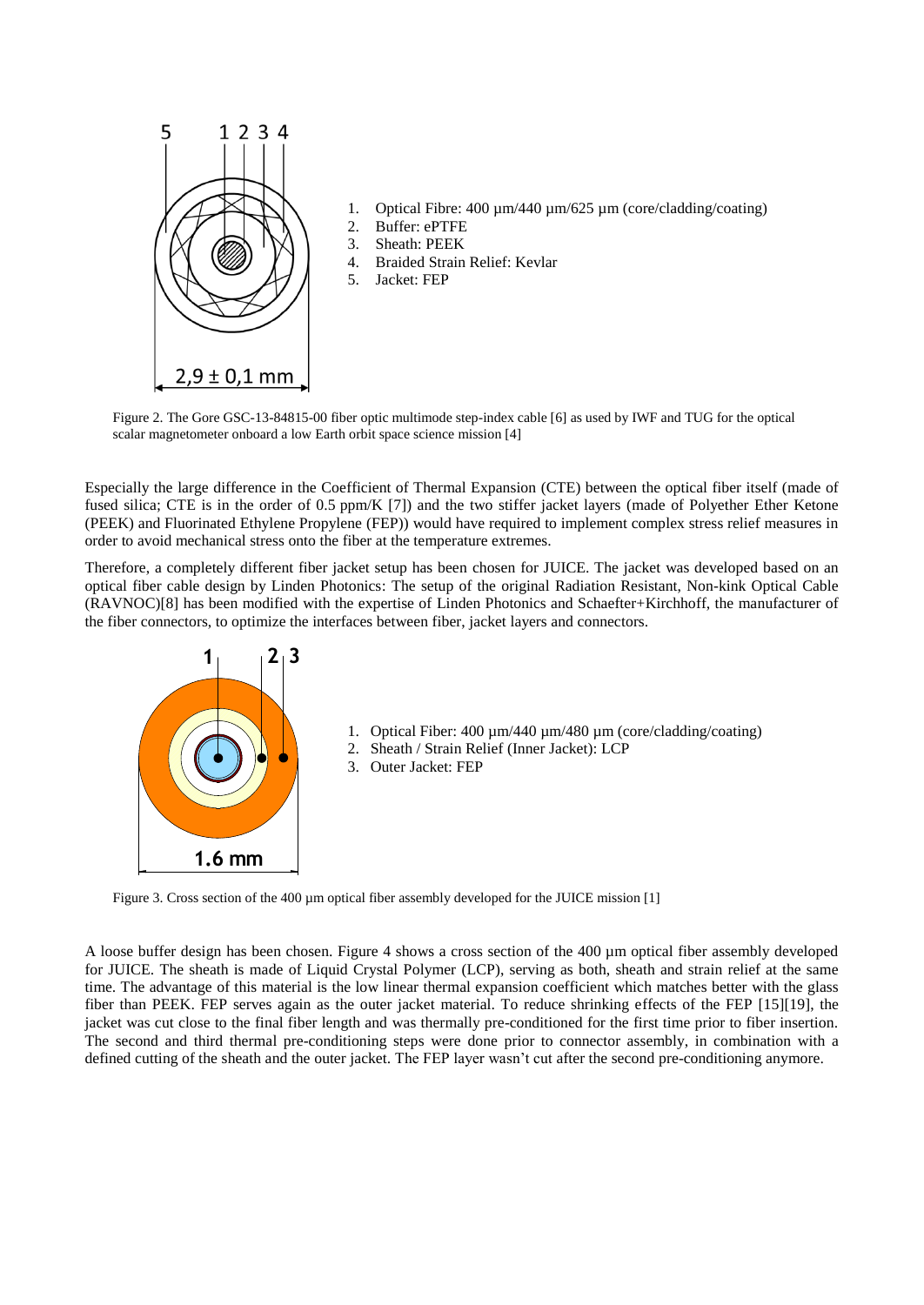The tensile strength of the extruded Liquid Crystal Polymer (LCP) fibers was found to be very high. Manual pull tests have been made with pliers pulling at both sides of 3-4 cm long samples - it was impossible to tear them apart. An observed disadvantage of this material is that it easily splits in longitudinal direction when the LCP tube is being compressed, especially if the LCP wall thickness is very thin and not mechanically supported underneath.

#### **3.3 Fiber connector**

The need for a fully non-magnetic optical connector design excluded taking available space qualified connector series (e.g., AVIM series by DIAMOND SA). Commonly used materials like austenitic steels are still too magnetic (remanent flux density is usually at least several nT at 2 cm distance) to be used in the vicinity of a high precision magnetometer sensor. Especially the spring, which keeps the ferrule with the optical fiber in place, is often problematic in terms of magnetic properties.

Schaefter+Kirchhoff had already successfully designed a practically non-magnetic FC/APC optical connector (flux density less than 50 pT at 2 cm distance), its metal parts being made of titanium and aluminium only. This connector is used for the scalar magnetometer onboard the China Seismo-Electromagnetic Satellite (CSES) (in orbit since February 2018) [4][5].

The existing connector design had to be modified, taking into account the new fiber jacket (materials and setup) as well as the extended thermal range required for the JUICE mission.



Figure 4. JUICE FC/APC connector by Schaefter+Kirchhoff. Clearly visible in the picture are the ferrule, the titaniumaluminium body, the kink protection and the orange FEP jacket of the fiber cable.

<span id="page-4-0"></span>The plug design also includes an anti-twist feature. This is designed in such a way that longitudinal displacement is provided so that the different CTE's can be absorbed (see chapter 4). Two slightly different designs have been manufactured, one for the 50 µm fiber cable assembly, one for the 400 µm fiber cable assembly [10].

All connector parts were magnetically tested at IWF prior to assembly in order to verify the fully non-magnetic design.

Pure Zirconium oxide ferrules have been used in the end as they could be procured with tighter tolerances to the diameter of the optical fibers (compared to ferrules with titanium inlays) resulting in less glue deposition between fiber and ferrule and better centricity of the fiber within the ferrule. The polyimide coating was removed from the fiber sections within the ferrule for the same reason. The polyimide removal was done by immersion into hot concentrated (96%) sulfuric acid (+180°C) at TUG in order to avoid mechanical stress onto the fiber underneath.

#### **3.4 Bending protection**

Hytrel 8086 sleeves produced by Diamond SA were used as bending protection for the interface between optical fiber cable and connector. Prior to assembly, the sleeves were vacuum baked for 24 hours at temperatures between 110°C and 125°C and 10<sup>-2</sup> Torr to reduce outgassing.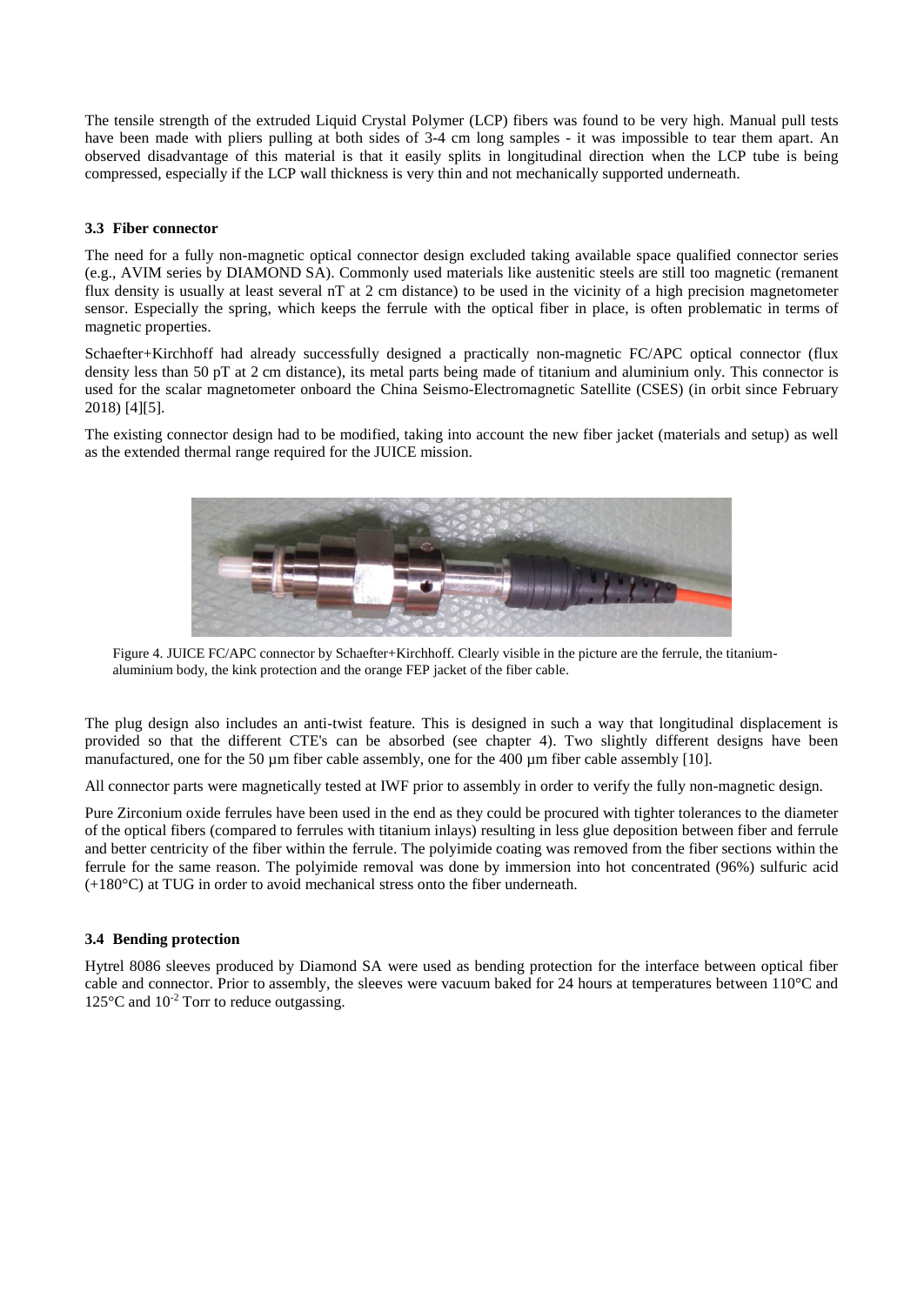#### **3.5 Length of optical path and number of interconnects**

A total optical path length of around 20 m is needed to guide the light from the laser unit (located inside the JUICE satellite within a radiation protected vault) to the scalar magnetometer sensor at the tip of the 10.5 m long magnetometer boom, which will be deployed soon after the launch. The risk of reducing mechanical and thermal stability of the optical path by splitting it into several separate fibers (adding additional optical connectors and interconnects) was weighed against the more complicated design of a non-separable interface between the boom and the satellite. In which, due to the greater fiber length, the strain movements that must be accommodated by the connectors are larger. To counteract this, only one optical interconnect -located at the boom root- per fiber path is used. The interconnect separates the optical path into a 13.84 m long fiber along the boom and a 6.14 m long fiber within the spacecraft. To be as close as possible to the final (flight) configuration, the optical fibers were thermally characterized as pairs in mated configuration. The optical interconnects were vibrated and shock tested to mission requirements in representative mounting configuration.

### **4. FIBER ASSEMBLY TEST METHODS**

#### **4.1 Tests in thermal chamber**

A series of tests were done in thermal chambers to evaluate the shrinking behavior, the thermal expansion/contraction of the different jacket layers and the attenuation of optical power through the fiber due to thermal stress.

For the CTE test, a 15 m long, thermally preconditioned 400 µm cable assembly (60 thermal cycles between +140 $\degree$ C and -30°C, 2°C/min, 20 minutes dwell time) without connectors was taken. The layers of the fiber jacket (LCP and FEP) and the optical fiber itself were glued together on the one end with epoxy glue. The other side of the fiber assembly remained loose. The fiber was coiled in a large radius (rectangular shaped, ~50 cm wide and ~80 cm high) and placed inside a climatic chamber at ambient pressure.

A graph paper (mm scale) was fixed with polyimide tape onto the FEP part of the "loose fiber end" (see [Figure 5\)](#page-5-0). The temperature was cycled between +100°C and -40°C, with several hours dwell time at every temperature plateau.

At every temperature plateau, a photo was taken to record the distance between the optical fiber and the two jacket layers. The setup for this test is shown in [Figure 5.](#page-5-0)

<span id="page-5-0"></span>

Figure 5. Coiled jacketed optical fiber without connectors mounted within the thermal chamber for a CTE test of the fiber jacket layers (left), mm scale fixed with Kapton tape to FEP layer of optical fiber jacket (right). Distance between fiber tip and fiber jacket layers was recorded at each temperature plateau  $(+100^{\circ}$ C and  $-40^{\circ}$ C) for 19 thermal cycles.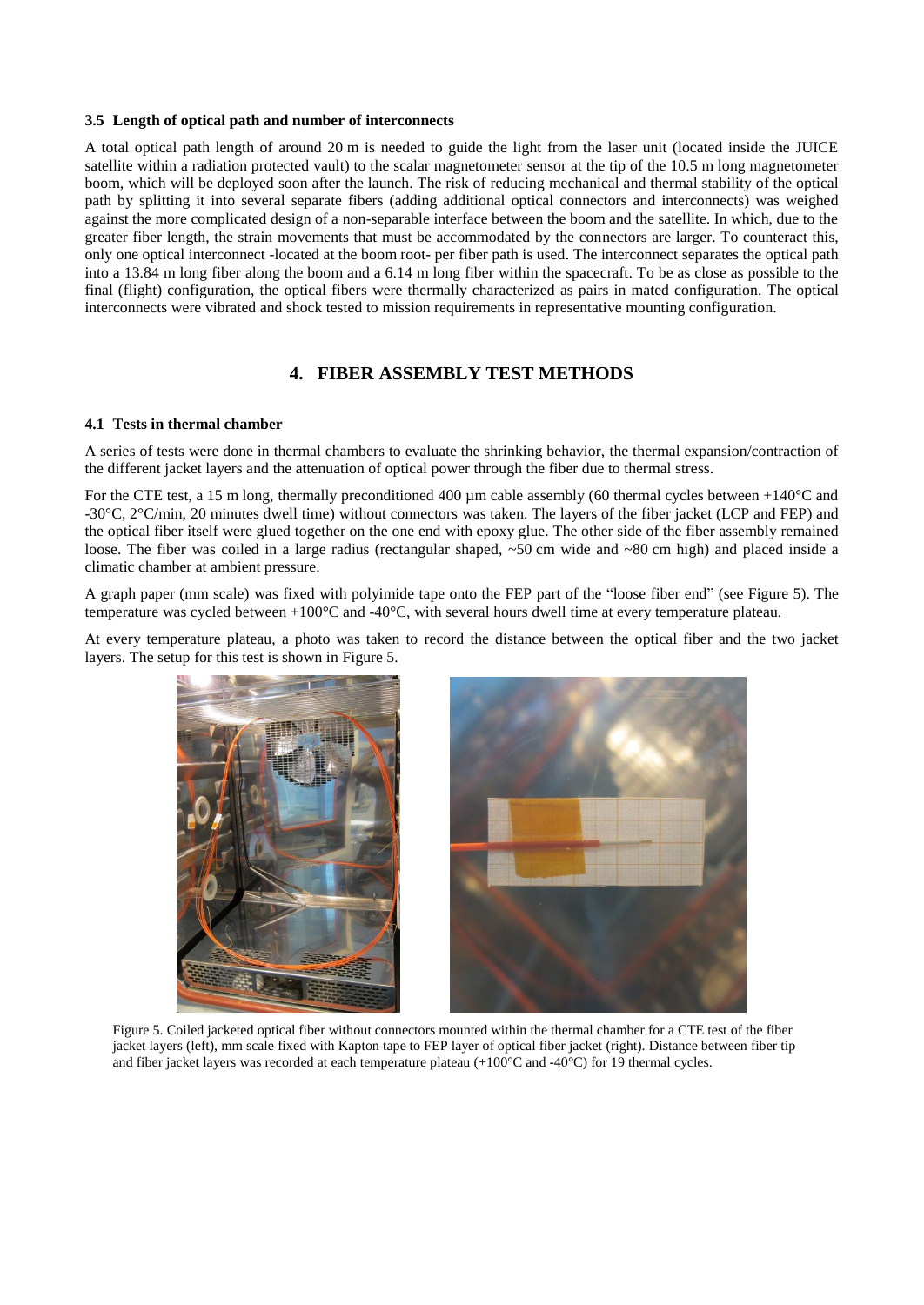The measurements confirmed the good thermal matching of the CTEs of the LCP sheath and the optical fiber. The distance between LCP sheath and the fiber tip got reduced by  $\sim 0.3$  mm (0.02 mm per m fiber length) after the first cooling cycle but didn't change visibly for the rest of the cycles anymore. On the other hand, the FEP jacket layer showed further shrinking as well as thermal expansion and contraction with respect to the optical fiber. The two effects are well separable from each other with this method (see [Figure 6\)](#page-6-0). Whereas the CTE mismatch between FEP and the glass fiber resulted in a recurring length difference of about 1 mm between the two temperature extremes, the shrinking of the FEP has a saturation like behavior, getting less with the increasing number of thermal cycles.



<span id="page-6-0"></span>Figure 6. Shrinking and thermal expansion/contraction of FEP fiber jacket layer with respect to the optical fiber as a function of thermal cycles

Another set of thermal test series was done later with the connectorized fiber cable assemblies. In each test, two fibers have been thermally cycled together. Except for approximately 1 m of fiber length at each end, the fiber assemblies were placed within a thermal chamber. The test setup is shown in [Figure 7.](#page-7-0)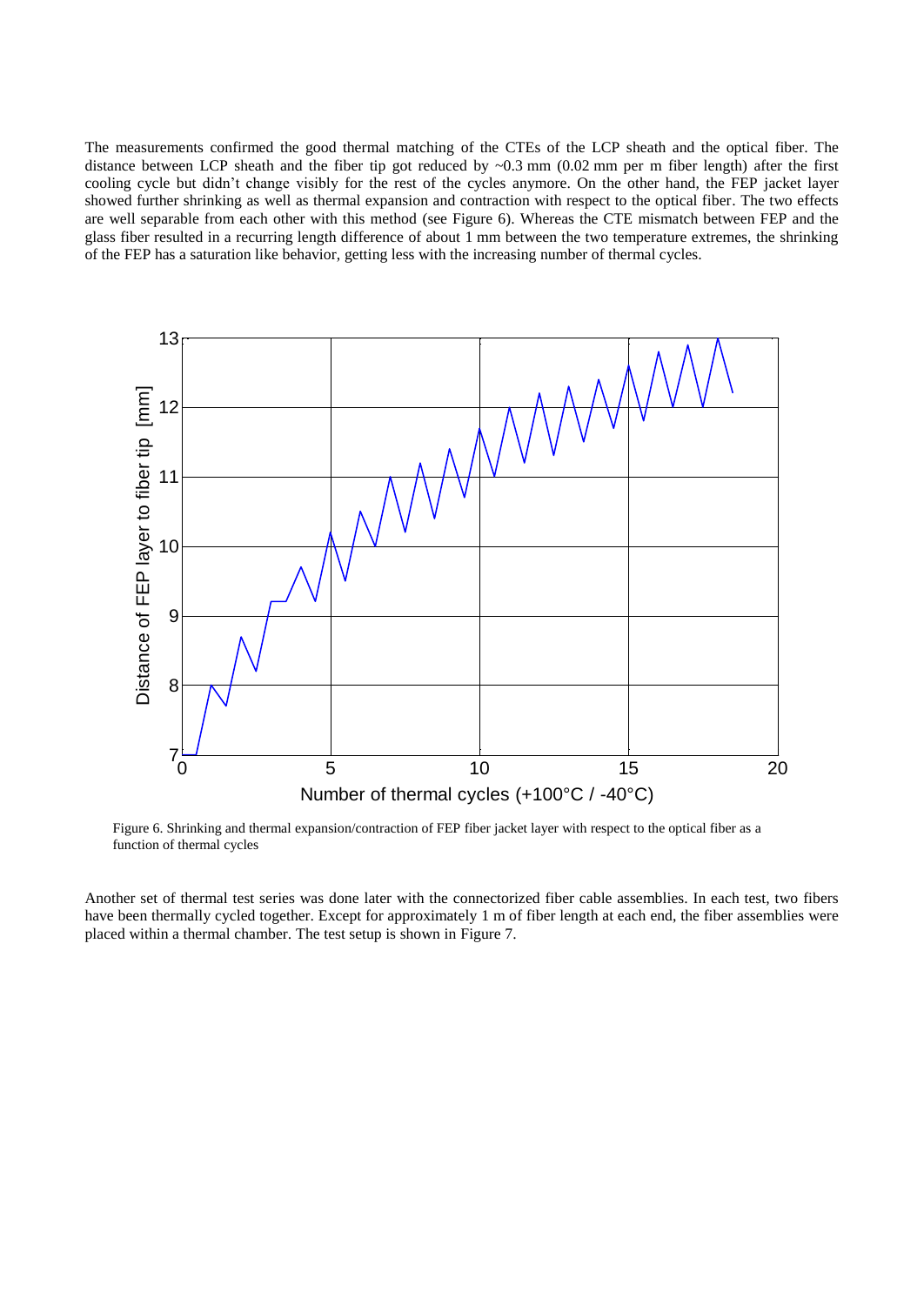

<span id="page-7-0"></span>Figure 7. Schematic setup of thermal cycling tests of the connectorized fiber cable assemblies with in-situ monitoring of optical power. A reference path is used to compensate possible power variations of the VCSEL Laser source.

The optical power through the complete optical path was monitored during the thermal cycling. [Figure 8](#page-7-1) shows the measured optical power during a thermal cycling test with a mated pair of JUICE 50 µm pre-test fiber assemblies. In the test scenario, a 13.7 m long fiber was mated to a 19.7 m long fiber, the total length of the optical path being 33.4 m.



<span id="page-7-1"></span>Figure 8. Variation of optical power with thermal cycling of a mated pair of JUICE 50 µm optical fiber assemblies (pre-test for final fiber production, 13.7 m long fiber mated with 19.7 m long fiber, total length of tested optical path: 33.4 m). Therefore, the length normalized variation with temperature is around 0.003 dB/m.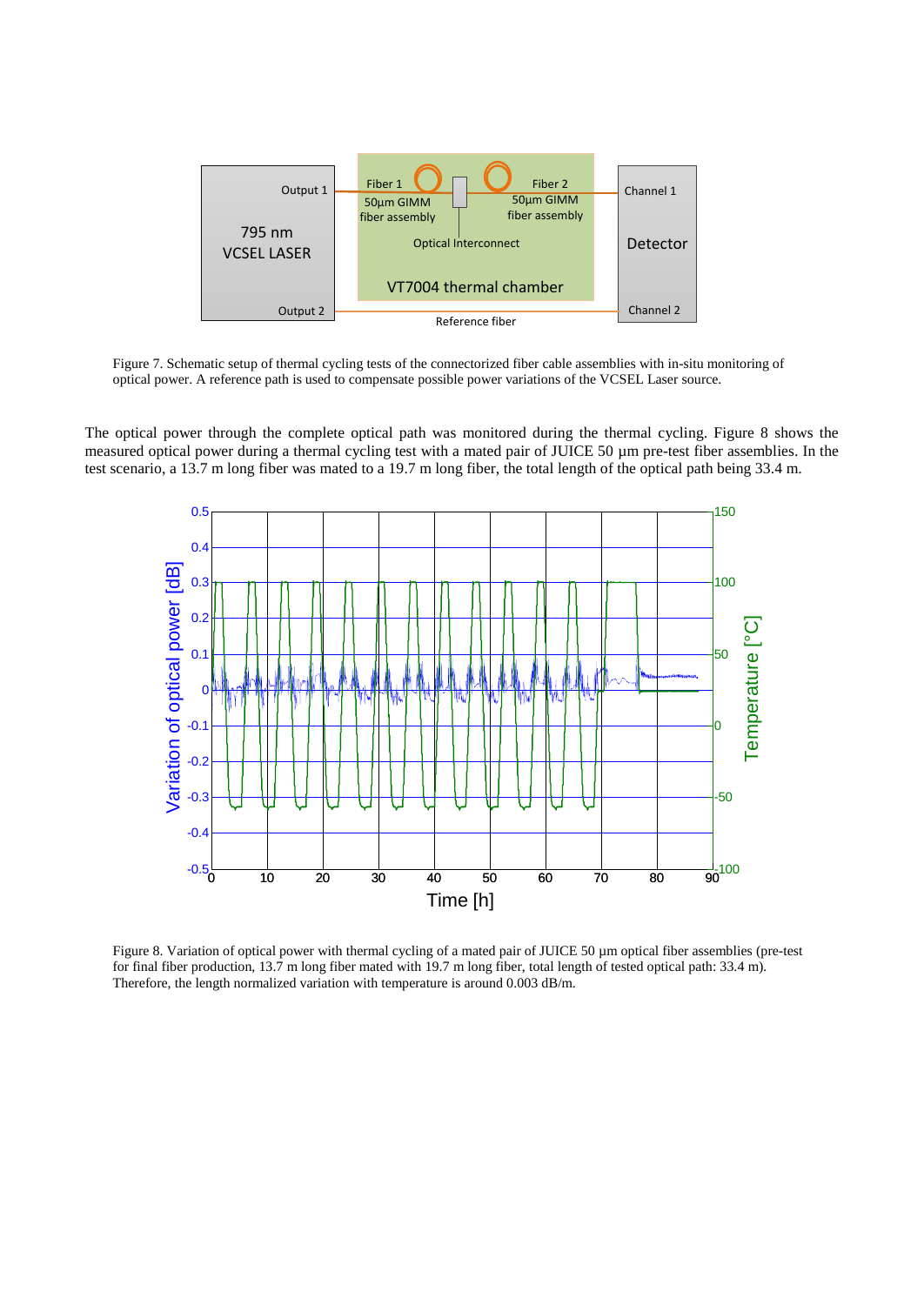#### **4.2 X-ray inspection**

X-ray examination of optical fibers turned out to be the method for detecting deficiencies in the optical path. It was kept later on as an acceptance test for the flight fiber cable assemblies. The connectors have been X-rayed for product assurance of their manufacturing (e.g., presence of metal cuttings) as well as to determine the position of the fiber and the fiber jacket layers after the full set of screening tests including thermal cycling. [Figure 9](#page-8-0) shows a JUICE FC/APC optical fiber connector during X-ray inspection. On the X-ray image, the optical fiber is visible as a light grey shadow in the center of the fiber connector. This image shows a problem that occurred in the early design phase of the  $50 \mu m$ optical fiber assembly. During cooling to -170°C, the fiber assembly suddenly showed an increased attenuation of optical power which didn't disappear after warming up. The source of this attenuation, a bending of the fiber within the connector, was found with the help of an X-ray inspection. The source of the problem - insufficient stress relief between optical fiber and fiber jacket layers - was resolved with design changes in both, the fiber jacket and the connector, thereafter.



Figure 9. Test setup for X-ray inspection of optical fiber connectors (left) and X-ray image detail showing a bent optical fiber (marked as dotted line) within a FC/APC optical fiber connector (right). This was found to be the cause for a highly increased attenuation of optical power through the fiber after cooling to -170°C.

#### <span id="page-8-0"></span>**4.3 Light scattering tests**

Several tests with powerful laser sources have been done in order to find major and minor defects within the fiber assemblies. Where the optical fiber is mechanically stressed (e.g., bent) within the fiber jacket, light will escape the fiber core and the cladding. If the laser source is powerful enough and the wavelength is selected in a way that the light can protrude the polymeric materials of the coating and the fiber jacket layers, then these locations become visible from outside as bright spots or regions.

Two different laser sources were used to test the JUICE fiber assemblies: An infrared laser (795 nm, 25 mW) as well as a visible helium neon laser (633 nm, 700 µW).

For all tests with fibers with assembled FC/APC connectors, laser light was coupled into a pre-fiber with a laser beam coupler. The pre-fiber was connected with an optical interconnect to the fiber under test (Setup 1 of [Figure 10\)](#page-9-0).

For all tests with non-connectorized fiber assemblies (jacketed fibers without connectors), the fiber under test was directly connected to the laser beam coupler with a bare fiber adapter supplied by Schaefter+Kirchhoff (Setup 2 of [Figure 10\)](#page-9-0). The advantage of this setup was that mechanical stress onto the fiber inside the fiber jacket (after fiber insertion and thermal preconditioning) could be detected prior to connector assembly.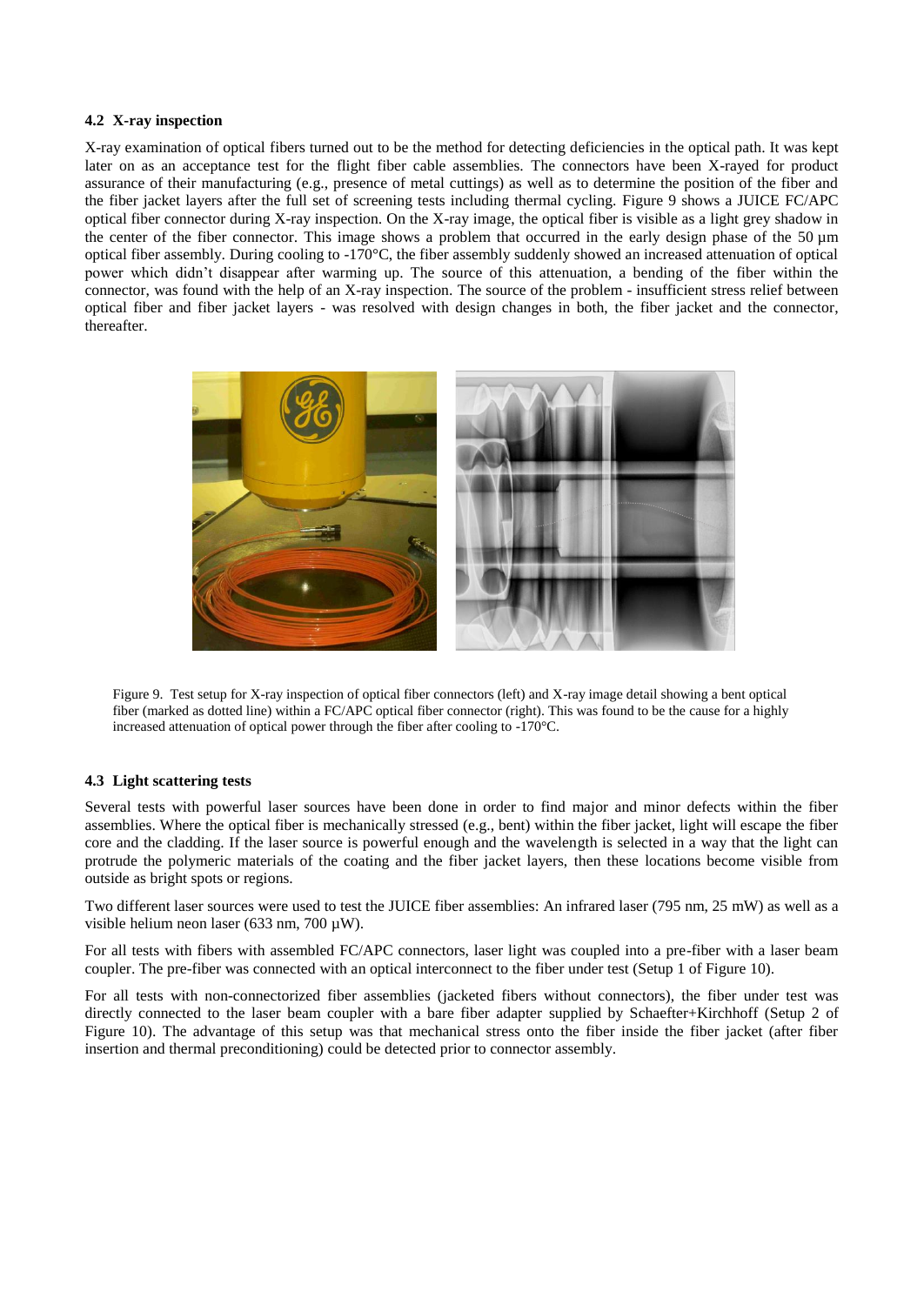In both setups, the fiber under test was wound onto a cylindrical tube of about 11 cm diameter. The transmitted optical power through the fiber was monitored with an optical power meter (see [Figure 10\)](#page-9-0).



<span id="page-9-0"></span>Figure 10. Photo and schematics of test setup for laser light inspection with use of a He-Ne-Laser with a wavelength of 632.8 nm. A photo (right) taken of the fiber under test shows clearly the area of mechanical stress.

The positions of the bright locations found with the help of this visible laser light inspection (see [Figure 10,](#page-9-0) right image) were marked and additionally inspected in detail with X-rays. The source of the bright regions was found to be scrambled strands of the LCP layer that caused micro-bendings of the optical fiber. The problem was resolved by increasing the wall thickness of the LCP sheath to improve its lateral strength.

#### **4.4 Low temperature tests**

Due to the harsh temperature requirements of the JUICE mission, the optical fiber assemblies had to be tested down to - 190°C (see [Table 1\)](#page-1-1). A dedicated setup was developed at TUG (which is shown in [Figure 11\)](#page-10-0). For the test the coiled fibers are placed on a special aluminum holder. This holder is lowered into a big Dewar partially filled with liquid nitrogen. The opening of the Dewar was sealed with thermally insulating material. The setup includes a little fan, which is also mounted onto the holder. When the fan is turned on, the circulating cold nitrogen gas cools the aluminum holder and the fiber assembly within. During the test, the temperature is permanently measured with a Pt1000 sensor which is loosely placed within the coiled fiber. The optical power through the fiber assembly is monitored throughout the test.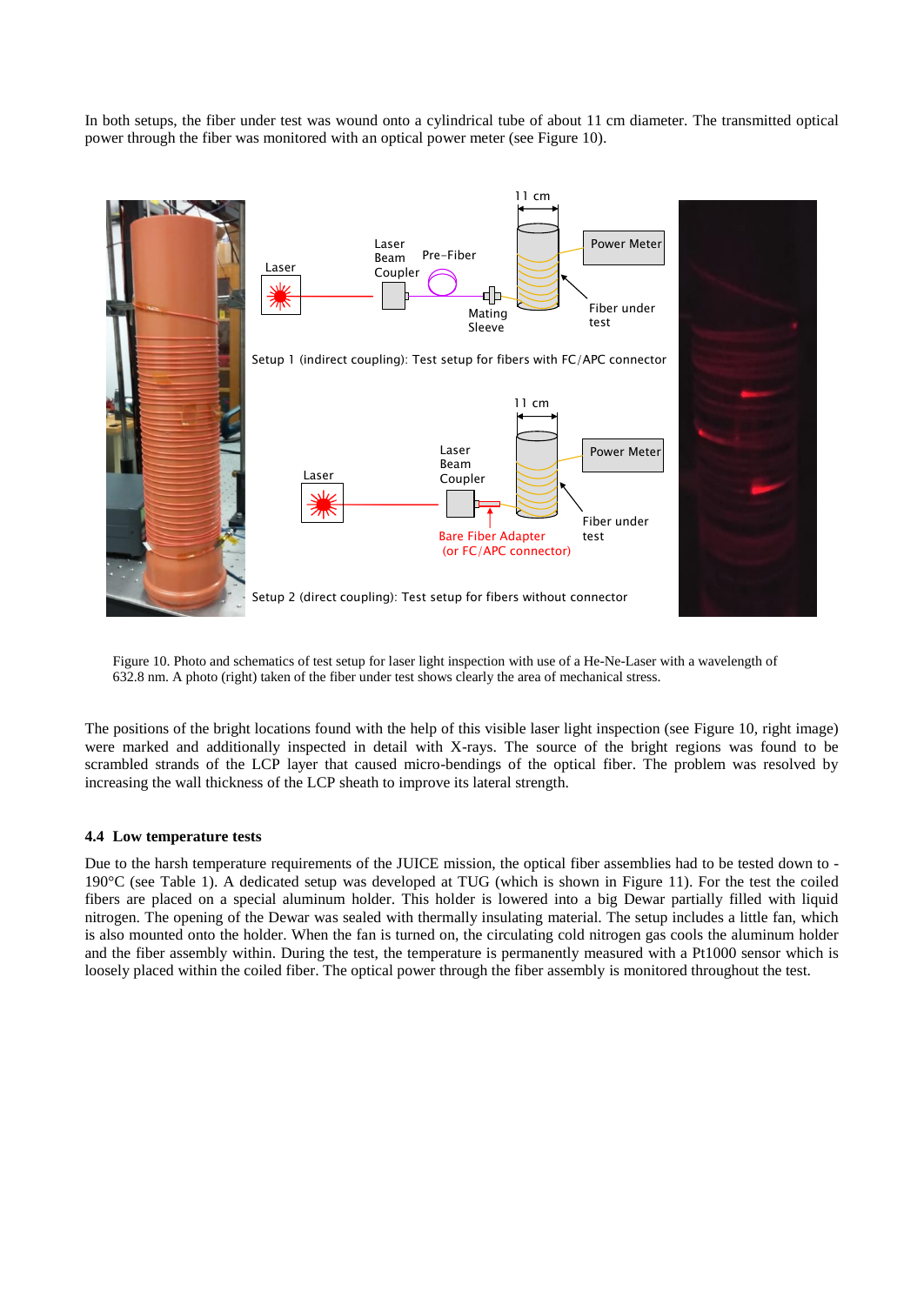

<span id="page-10-0"></span>Figure 11. Photos and schematic of typical test setup for low temperature tests

Test temperatures to about -175°C have been achieved with this setup. The optical fiber assemblies were tested standalone as well as in mated conditions (in pairs or triplets) with the optical interconnects being cooled down to the same low temperature regime. Figure 12 shows the variation of optical power through a mated pair of 50 µm fibers during a low temperature test. The total length of the optical path including one optical interconnect was nearly 20 m which was realized with a 6.14 m long fiber being mated to a 13.84 m long fiber.



Figure 12. Low temperature test with monitoring of optical power through a tested pair of 50  $\mu$ m multimode optical fiber assemblies. The total length of optical path including one optical interconnect was 20 m.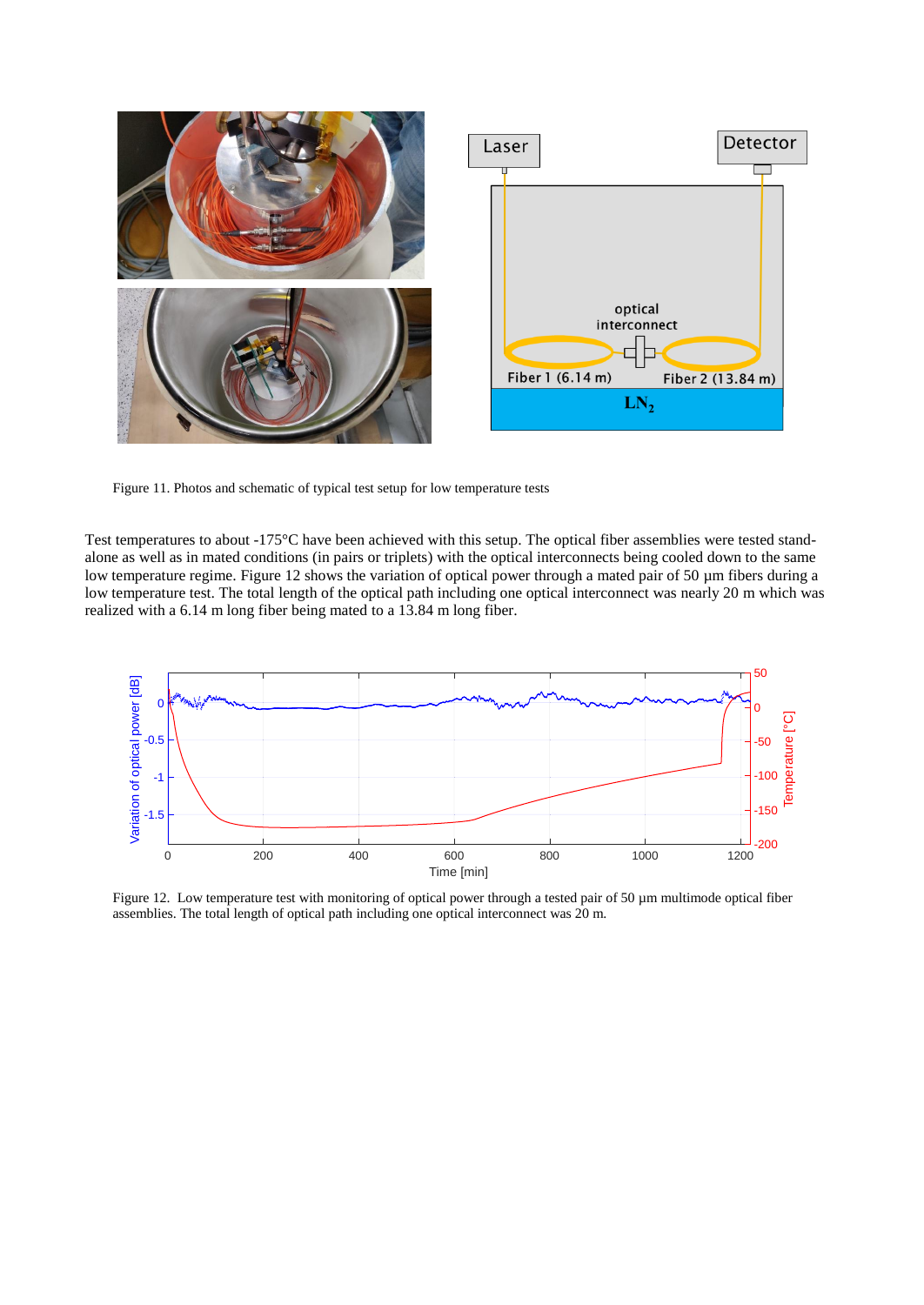### **5. SCREENING TESTS**

With the experience of the pre-tests done during the development of the optical fiber cable assembly, a full set of screening tests was defined by IWF in order to verify the reliability of the manufactured optical fiber cable assembly [11]. The screening of the flight fiber assemblies included the following tests:

- Visual inspection of the fiber assembly
- End face visual inspection at the beginning and the end of the screening tests
- Magnetic cleanliness check in a triple  $\mu$ -metal shield
- Mechanical fit check of connectors
- High temperature stress test including connectors (5 hours at  $+100^{\circ}$ C)
- High temperature stress test without connectors (5 hours at  $+120^{\circ}$ C)
- 12 thermal cycles  $+100\degree$ C/-60 $\degree$ C in mated configuration with monitoring of the optical power
- Low temperature stress test including connectors (min. 5 hours at  $-170^{\circ}$ C)
- 1-2 low temperature tests in mated configuration with monitoring of optical power ( $\geq$  5 hours at 170°C)
- Full performance check of the mated fibers in magnetometer measurement configuration
- X-ray inspection.

### **6. QUALIFICATION TEST CAMPAIGN**

#### **6.1 Lot acceptance test of optical fiber assemblies**

In order to finally qualify the design of the optical fiber assemblies for the requirements of the Jupiter mission, a lot acceptance test program was defined [11] and successfully carried out. A total of 6 fiber assemblies per fiber type (12 fibers assemblies in total) were subject to tests listed i[n Table 2.](#page-11-0)

<span id="page-11-0"></span>

| <b>Mechanical Tests</b>    |                                                                                                |
|----------------------------|------------------------------------------------------------------------------------------------|
| Torsion test               | 3 N tensile load, twist angle (1 cycle): $\pm 180^\circ$ , number of twists: 25                |
| Static side load test      | $1 N$ for 10 min at 90 $^{\circ}$ to the connector longitudinal axis                           |
| <b>Retention test</b>      | 5 N for 2 min along the connector longitudinal axis                                            |
| <b>Environmental Tests</b> |                                                                                                |
| Vibration                  | Random vibration up to 17.3 g <sub>rms</sub> with mated fiber assemblies                       |
| <b>Shock</b>               | 2 axes (longitudinal axis and perpendicular axis) with mated fiber assemblies                  |
|                            | 3 shocks per axis, 100 Hz: 20 g; 1000 Hz: 700 g; 10000 Hz: 700 g                               |
| High temperature test      | Accelerated test, 380 hours at $+140^{\circ}$ C                                                |
| Thermal cycling test       | 50 cycles, 3 different temperature zones realized within one test, fibers tested in            |
|                            | triplets, using 2 optical interconnects per fiber path, monitoring of optical power            |
|                            | $-190^{\circ}C/+120^{\circ}C$ (qualification range for the opt. fiber assembly along the boom) |
|                            | $-160^{\circ}C/+100^{\circ}C$ (qualification range for optical fiber connectors)               |
|                            | $-80^{\circ}$ C/+45 <sup>°</sup> C (qualification range for optical interconnects)             |

Table 2. Lot acceptance test program for external optical fiber assemblies on JUICE magnetometer boom

The thermal cycling tests have been conducted by Alter Technology TÜV Nord S.A.U. using three thermal chambers in parallel to realize the three different climatic zones for the optical paths being tested [12].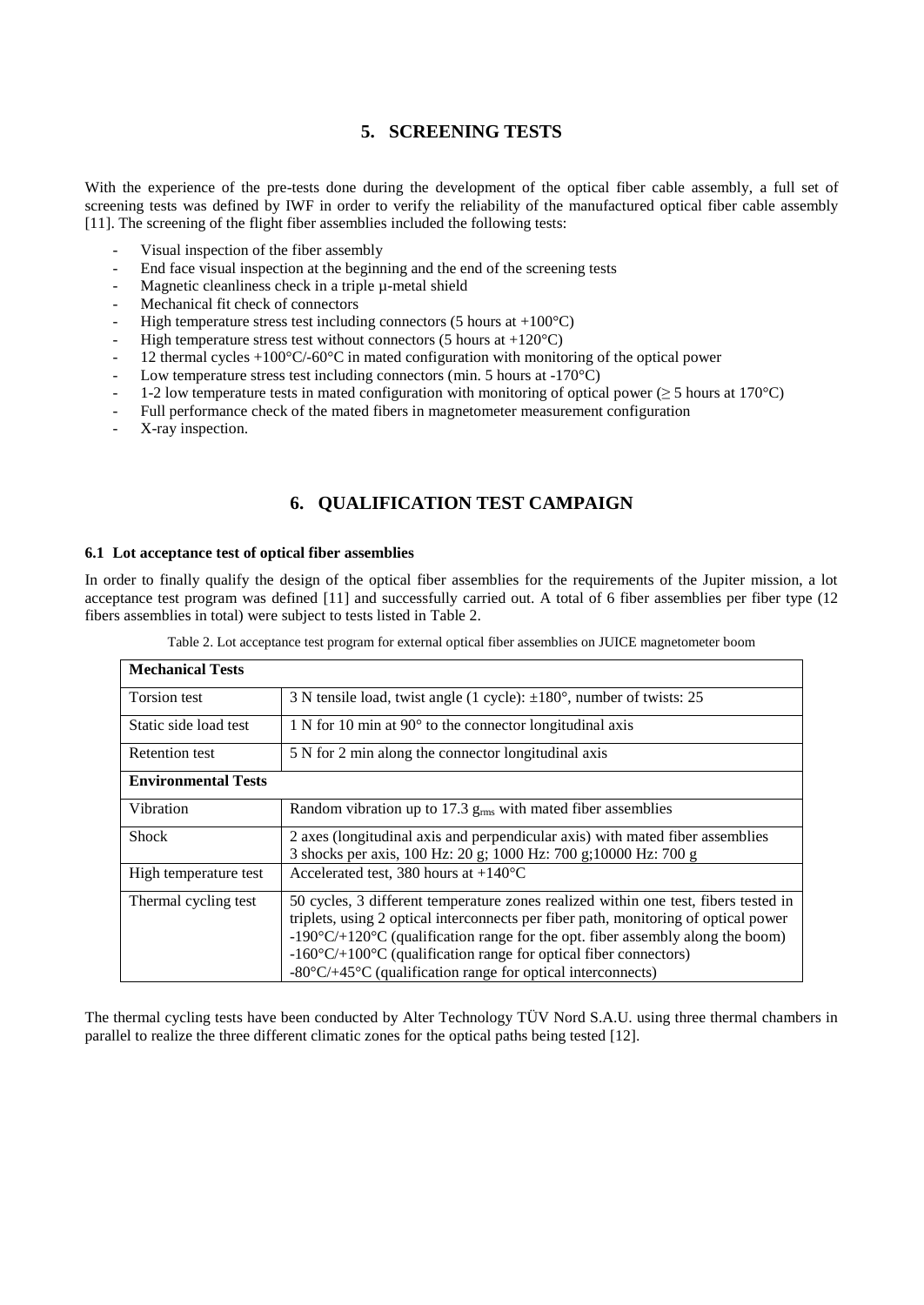#### <span id="page-12-0"></span>**6.2 Low temperature irradiation tests of bare fiber**

The low temperature irradiation tests were not part of the lot acceptance test program for the jacketed and connectorized fiber cable assemblies. These tests could only be performed on the bare fiber from the same fiber lot, due to the limited space within the cryostat and the feedthrough possibilities. Nevertheless, these tests were essential for the fiber selection, as the radiation induced attenuation at low temperatures is expected to be the main source of fiber degradation during the JUICE space mission. Based on a refined radiation model by ADS experts and additional modelling of details by University of Leicester, four irradiation test campaigns were conducted by Fraunhofer INT. Fibers of five different manufactures were tested at dose rates of 150, 3.4 and 0.3 rad/s, at temperatures of 40 K and 100 K and up to a maximum TID of 16 Mrad [13]. The finally selected fiber types from Fibercore and Molex/Polymicro were found to be compliant with the available optical budget in terms of radiation induced attenuation.

#### **7. CONCLUSION**

Two different types of non-magnetic fiber assemblies, a 50 µm gradient index multimode fiber assembly and a 400 µm step index multimode fiber assembly have been developed and successfully qualified to the harsh environmental requirements of the European space science mission to the icy moons of Jupiter (JUICE).

#### **ACKNOWLEDGEMENTS**

Thanks to everybody that contributed to this fiber optic assembly development and qualification program. A joint effort of all involved parties (ESA, research institutions and industry) was vital to achieve the required performance. Apart from the uncountable hours spent by some members of the J-MAG scalar magnetometer instrument team in Graz throughout the design, manufacturing and test phases, a lot of experts at different research institutions were needed (and willing) to share their knowledge for this development. All industry partners showed incredible patience (being faced with a never-ending list of requirements, non-conformances and due dates) and contributed design ideas based on knowledge in their own special fields. Thanks to AIRBUS D&S, who has had the lead responsibility for this fiber optic assembly development, for being the driving force behind this program and for the big add-on support in many fields. Thanks also to ESA for guidance and expertise throughout the whole process, without these valuable inputs we wouldn't finally have succeeded.

I'd like to direct my special thanks to Melanie Ott from NASA Goddard Space Flight Center. Many design decisions have been taken based on the extensive work of her team and their publications in this area [14-22].

#### **REFERENCES**

- [1] AIRBUS D&S, "MagSCA Fibreoptics Design Description", JUI-ADSF-MAG-DD-000121, iss.1, JUICE project technical document (2019)
- [2] Jernej, I., "J-MAG MAGSCA Specification of Optical Fiber Jacket", JMAG-SCA-TN-005, JUICE project technical document, iss. 1 (2017)
- [3] Kuhnhenn, J., "Radiation Issues in Fibers", ICAN Workshop Jena (2012)
- [4] Pollinger, A., et al.," Coupled dark state magnetometer for the China Seismo-Electromagnetic Satellite", Meas. Sci. Technol. 29 095103 (2018)
- [5] Pollinger, A., et al.," In-orbit results of the Coupled Dark State Magnetometer aboard the China Seismo-Electromagnetic Satellite", Geoscientific Instrumentation Methods and Data Systems 9(2), 275-291 (2020)
- [6] W.L. Gore & Associates GmbH , "GSC-13-84815-00 Fiber Optic Multimode step-index Cable", data sheet (2015)